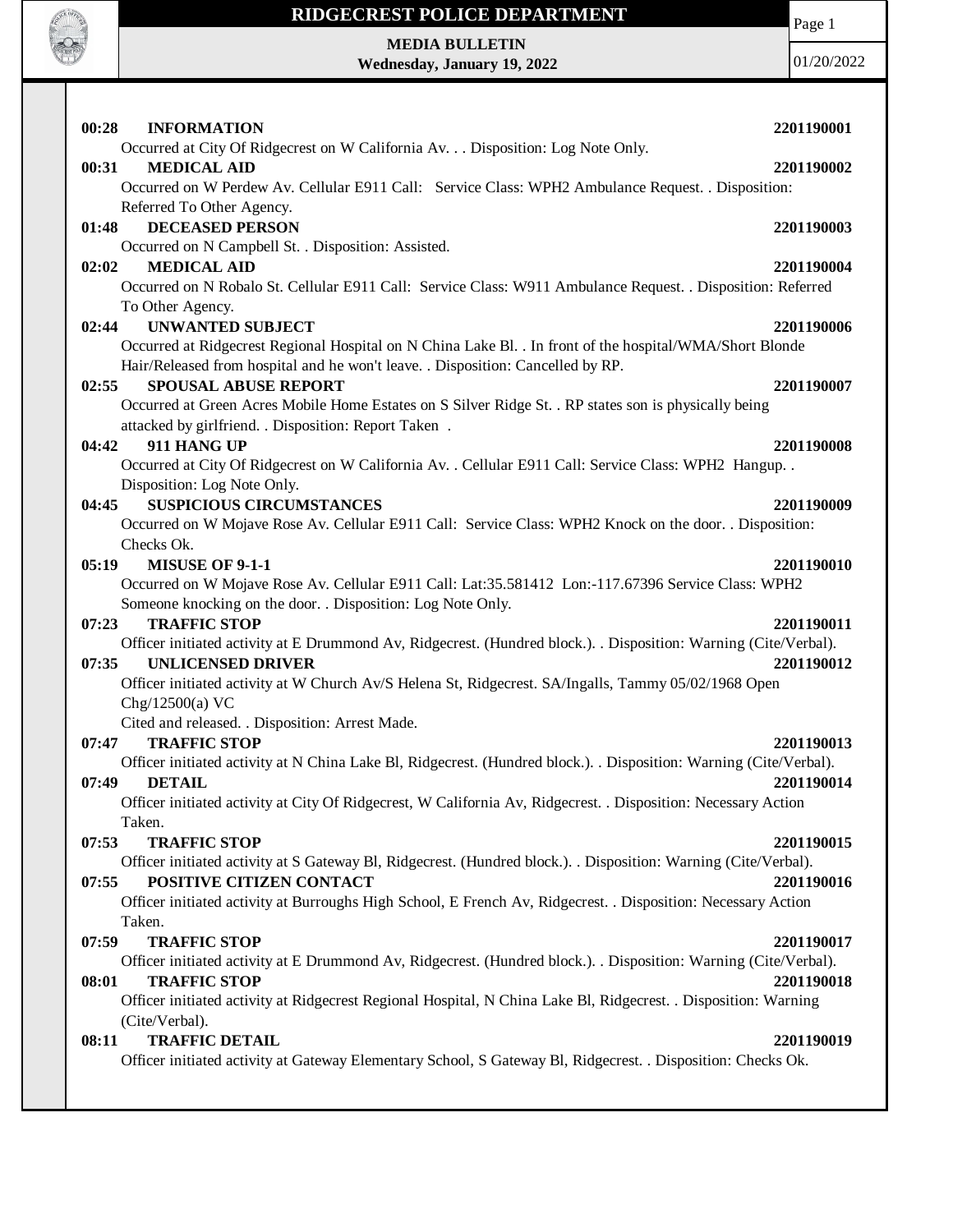

Page 2

**MEDIA BULLETIN Wednesday, January 19, 2022**

| 08:13<br><b>TRAFFIC STOP</b>                                                                                                 | 2201190020 |
|------------------------------------------------------------------------------------------------------------------------------|------------|
| Officer initiated activity at Burroughs High School, E French Av, Ridgecrest. . Disposition: Warning                         |            |
| (Cite/Verbal).                                                                                                               |            |
| <b>CONTACT CITIZEN</b><br>08:19                                                                                              | 2201190021 |
| Officer initiated activity at Murray Middle School, E Drummond Av, Ridgecrest. . Disposition: Information                    |            |
| Received.                                                                                                                    |            |
| 911 WIRELESS CALL<br>08:24                                                                                                   | 2201190022 |
| Occurred at City Of Ridgecrest on W California Av. . RP states phone malfunctioning. . Disposition: Necessary                |            |
| Action Taken.                                                                                                                |            |
| <b>CONTACT CITIZEN</b><br>08:35                                                                                              | 2201190023 |
| Officer initiated activity at James Monroe Middle School, W Church Av, Ridgecrest. . Disposition: Necessary<br>Action Taken. |            |
| <b>CONTACT CITIZEN</b><br>08:39                                                                                              | 2201190024 |
| Occurred at College Heights Apartments on S College Heights Bl. . Daughter is trying to kick RP out - RP has                 |            |
| questions - contact via 21. Disposition: Information Provided.                                                               |            |
| 08:51<br>POSITIVE CITIZEN CONTACT                                                                                            | 2201190025 |
| Officer initiated activity at Murray Middle School, E Drummond Av, Ridgecrest. . Disposition: Necessary                      |            |
| Action Taken.                                                                                                                |            |
| <b>FOOT PATROL</b><br>08:55                                                                                                  | 2201190026 |
| Officer initiated activity at Mesquite High School, W Drummond Av, Ridgecrest. . Disposition: Checks Ok.                     |            |
| <b>TRUANT</b><br>09:00                                                                                                       | 2201190027 |
| Officer initiated activity at N Palm Dr, Ridgecrest. . Disposition: Information Received.                                    |            |
| 09:09<br><b>MEDICAL AID</b>                                                                                                  | 2201190028 |
| Occurred on Juba Trail. Ambulance request. . Disposition: Referred To Other Agency.                                          |            |
| 09:12<br><b>TRAFFIC DETAIL</b>                                                                                               | 2201190029 |
| Officer initiated activity at Pierce Elementary School, N Gold Canyon Dr, Ridgecrest. . Disposition: Checks Ok.              |            |
| 09:14<br><b>TRAFFIC DETAIL</b>                                                                                               | 2201190030 |
| Officer initiated activity at Richmond Elementary School, E Rowe St, Ridgecrest. . Disposition: Checks Ok.                   |            |
| <b>CONTACT CITIZEN</b><br>09:23                                                                                              | 2201190031 |
| Occurred on W Panamint Av. RP states that there is someone up on a pole in his backyard. . Disposition:                      |            |
| Information Received.                                                                                                        |            |
| 09:35<br><b>RUNAWAY JUVENILE</b>                                                                                             | 2201190032 |
| Occurred on W Reeves Av. Contact RP in the lobby wants to speak with an Officer regarding his 16 yr old son.                 |            |
| . Disposition: Report Taken.                                                                                                 |            |
| 09:40 CONTACT CITIZEN                                                                                                        | 2201190033 |
| Officer initiated activity at Burroughs High School, E French Av, Ridgecrest. . Disposition: Information                     |            |
| Received.<br>09:51<br><b>ACO CALL</b>                                                                                        | 2201190034 |
| Officer initiated activity at Albertson's #6331, S China Lake Bl, Ridgecrest. Loose Dog. . Disposition: Animal               |            |
| Control Handled.                                                                                                             |            |
| <b>CONTACT CITIZEN</b><br>09:53                                                                                              | 2201190035 |
| Occurred at Walmart Supercenter on E Bowman Rd. . Ask for who has a large box of ammo to turn over to PD. .                  |            |
| Disposition: Necessary Action Taken.                                                                                         |            |
| <b>ACO CALL</b><br>09:59                                                                                                     | 2201190036 |
| Officer initiated activity at N Cisco St, Ridgecrest. (Hundred block.) Report of a viscious pit bull. . Disposition:         |            |
| Animal Control Handled.                                                                                                      |            |
| <b>FOOT PATROL</b><br>10:04                                                                                                  | 2201190037 |
| Officer initiated activity at Burroughs High School, E French Av, Ridgecrest. . Disposition: Checks Ok.                      |            |
|                                                                                                                              |            |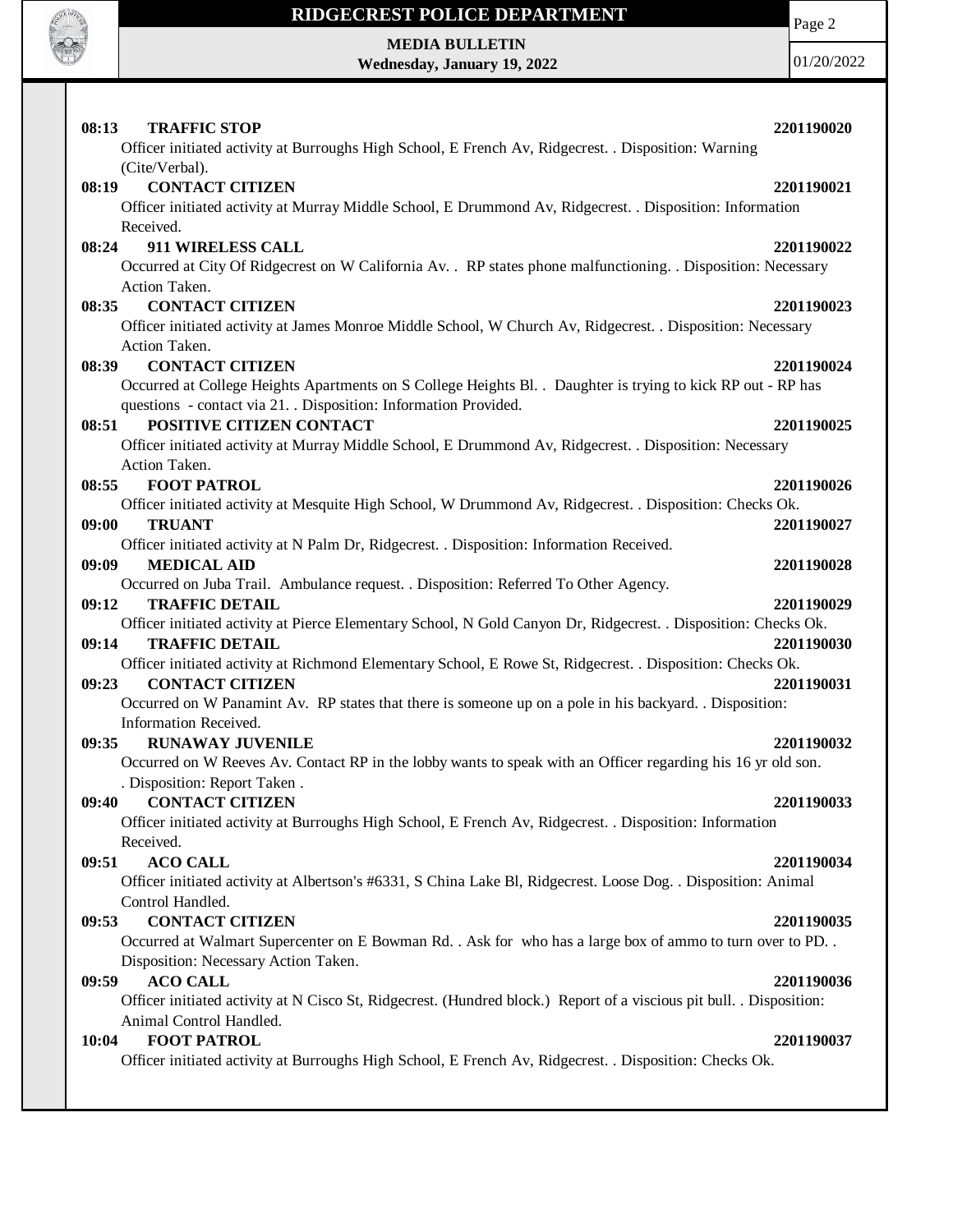

Page 3

**MEDIA BULLETIN Wednesday, January 19, 2022**

| 10:20<br><b>MEDICAL AID</b><br>Occurred on S Sunland St. Service Class: RESD Ambulance request. . Disposition: Referred To Other Agency. | 2201190038 |
|------------------------------------------------------------------------------------------------------------------------------------------|------------|
| 10:25<br><b>ACO CALL</b>                                                                                                                 | 2201190039 |
| Officer initiated activity at W Wilson Av/S Warner St, Ridgecrest. Loose dog. . Disposition: Animal Control                              |            |
| Handled.                                                                                                                                 |            |
| 10:26<br><b>HARASSMENT</b>                                                                                                               | 2201190040 |
| Occurred on S Heather Ct. is harassing him over text messages. . Disposition: Information Received.                                      |            |
| <b>WARRANT SERVICE</b><br>10:53                                                                                                          | 2201190041 |
| Occurred at City Of Ridgecrest on W California Av. . SA/Patke, Lawrence Edward 10/20/1969                                                |            |
| WNO/RM052823A Bail/16k Chg/11364 HS/14601(a) VC/4463.5 VC                                                                                |            |
| Sent to Hemet PD. . Disposition: Necessary Action Taken.                                                                                 |            |
| 11:00<br><b>TRAFFIC STOP</b>                                                                                                             | 2201190042 |
| Officer initiated activity at N Gold Canyon Dr/E Ridgecrest Bl, Ridgecrest. . Disposition: Warning (Cite/Verbal).                        |            |
| <b>WARRANT ARREST</b><br>11:11                                                                                                           | 2201190043 |
| Officer initiated activity at W French Av, Ridgecrest. (Hundred block.) SA/White, Geri Ann 07/02/1982                                    |            |
| WNO/RM052451A Bail/17k Chg/11377(a) HS<br>Cited and released. . Disposition: Arrest Made.                                                |            |
| <b>SPOUSAL ABUSE</b><br>11:43                                                                                                            | 2201190044 |
| Occurred at Santiago Ridgecrest Estates on W Ward Av. . RP states his wife will not keep her hands off him -                             |            |
| hitting him in the face                                                                                                                  |            |
| SA/Martinez, Megan McKenzie 04/02/2001 Chg/273.5 PC Posted bail, rel'd from RPD on Promise to Appear                                     |            |
| Disposition: Arrest Made.                                                                                                                |            |
| <b>CONTACT CITIZEN</b><br>11:45                                                                                                          | 2201190045 |
| Occurred at College Heights Apartments on S College Heights Bl. . RP would like contact via 21. . Disposition:                           |            |
| Information Provided.                                                                                                                    |            |
| <b>FOLLOW UP</b><br>11:50                                                                                                                | 2201190046 |
| Officer initiated activity at W Drummond Av/N Norma St, Ridgecrest. . Disposition: Follow Up Completed.                                  |            |
| 11:57<br><b>SPOUSAL ABUSE</b>                                                                                                            | 2201190047 |
| Occurred on E California Av. . Disposition: Duplicate Call Entered.                                                                      |            |
| 12:05<br><b>EXTRA PATROL</b><br>2201190048                                                                                               |            |
| Officer initiated activity at Joann Fabric, N China Lake Bl, Ridgecrest. . Disposition: Checks Ok.<br>12:07<br><b>CONTACT CITIZEN</b>    |            |
| Occurred on W Wildrose Av. Rp would like to speak with P12 regarding incident#2112200018. Contact via 21                                 | 2201190049 |
| Disposition: Information Provided.                                                                                                       |            |
| 12:15 SUSPICIOUS PERSON                                                                                                                  | 2201190050 |
| Occurred on W Boston Av. Rp states that there is a BMJ/ tall/ thin/ blue jeans/ black sweatshirt looking into                            |            |
| vehicles on the street. . Disposition: Unable To Locate.                                                                                 |            |
| 12:17<br><b>EXTRA PATROL</b>                                                                                                             | 2201190051 |
| Officer initiated activity at Tennis Courts, E French Av, Ridgecrest. . Disposition: Checks Ok.                                          |            |
| 12:32<br><b>FOOT PATROL</b>                                                                                                              | 2201190052 |
| Officer initiated activity at Burroughs High School, E French Av, Ridgecrest. . Disposition: Checks Ok.                                  |            |
| <b>FOLLOW UP</b><br>13:03                                                                                                                | 2201190053 |
| Officer initiated activity at E Cottonwood Dr, Ridgecrest. . Disposition: Follow Up Completed.                                           |            |
| PEDESTRIAN CHECK<br>13:16                                                                                                                | 2201190054 |
| Officer initiated activity at E Drummond Av, Ridgecrest. . Disposition: Checks Ok.                                                       |            |
|                                                                                                                                          |            |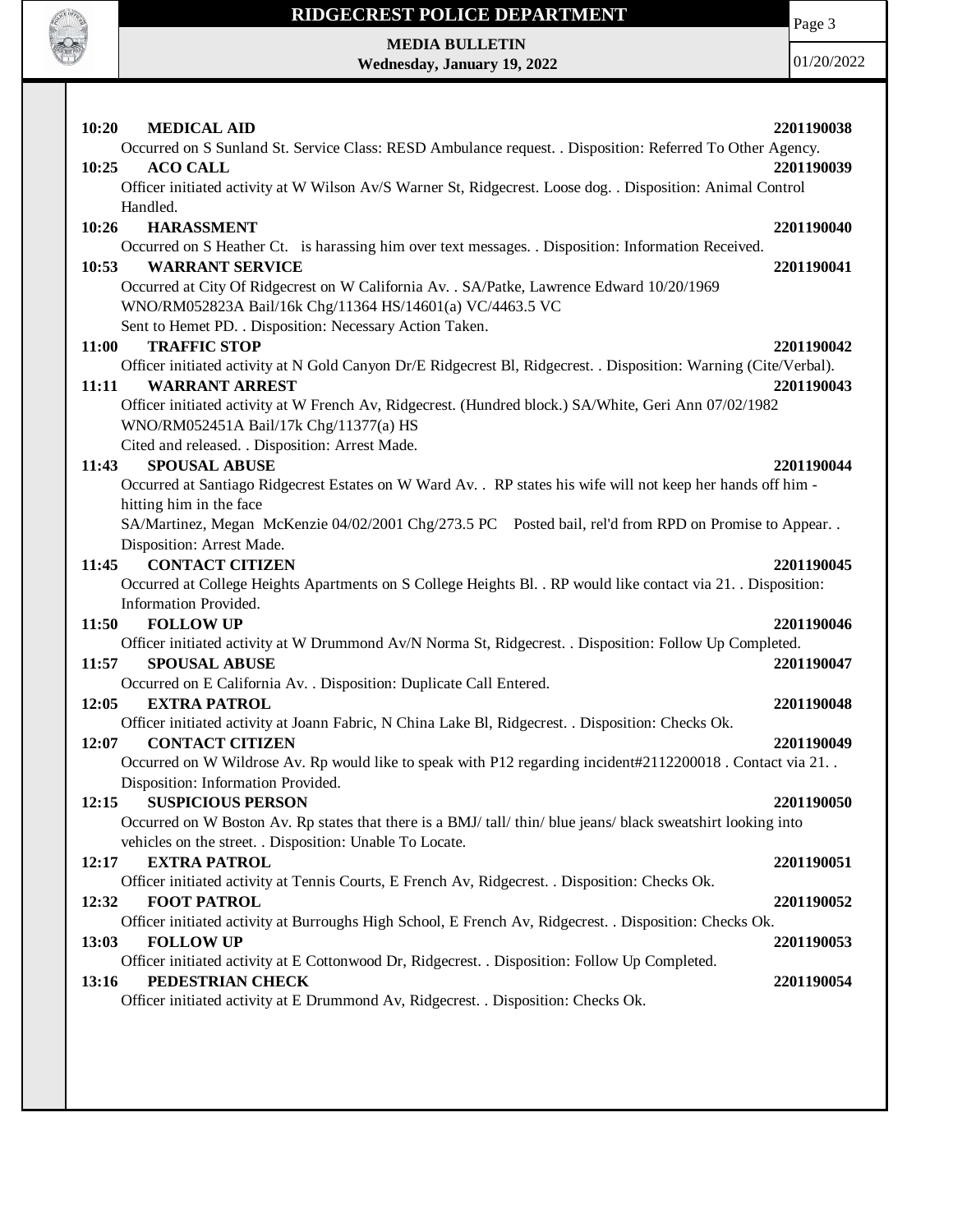

Page 4

**MEDIA BULLETIN Wednesday, January 19, 2022**

| 13:21<br><b>CITIZEN ASSIST</b>                                                                                                                                                                                                    | 2201190055 |
|-----------------------------------------------------------------------------------------------------------------------------------------------------------------------------------------------------------------------------------|------------|
| Occurred at City Of Ridgecrest on W California Av. . RP states that her ex keeps coming back to her house and<br>she doesn't want him there - she is requesting an officer call him and tell him to not come over. . Disposition: |            |
| Necessary Action Taken.                                                                                                                                                                                                           |            |
| <b>290 REGISTRANT</b><br>13:23                                                                                                                                                                                                    | 2201190056 |
| Occurred at City Of Ridgecrest on W California Av. Disposition: Necessary Action Taken.<br>13:24<br><b>KEEP THE PEACE</b>                                                                                                         | 2201190057 |
| Occurred on S Del Rosa Dr. Requesting a KTP to pick up personal property. . Disposition: Cancelled by RP.                                                                                                                         |            |
| 13:31<br><b>CITIZEN ASSIST</b>                                                                                                                                                                                                    | 2201190058 |
| Occurred at Arrowhead Mobile Home Park on N Norma St. . Civil issue regarding a dog that was taken from                                                                                                                           |            |
| her. . Disposition: Negative Contact.                                                                                                                                                                                             |            |
| <b>CONTACT CITIZEN</b><br>13:51                                                                                                                                                                                                   | 2201190059 |
| Occurred on W Wilson Av. RP requesting contact via 21. . Disposition: Information Received.                                                                                                                                       |            |
| POSITIVE CITIZEN CONTACT<br>13:51                                                                                                                                                                                                 | 2201190060 |
| Officer initiated activity at James Monroe Middle School, W Church Av, Ridgecrest. . Disposition: Necessary                                                                                                                       |            |
| Action Taken.                                                                                                                                                                                                                     |            |
| 13:52<br><b>VERBAL THREATS</b>                                                                                                                                                                                                    | 2201190061 |
| Occurred on W Upjohn Av. RP STATES THEIR EX- GIRLFRIEND KEEPS CALLING ACO ON THEM<br>STATING THEY STOLE HER DOG.                                                                                                                  |            |
| RP STATES THEY WON'T LEAVE THE RP ALONE. . Disposition: Log Note Only.                                                                                                                                                            |            |
| <b>CONTACT CITIZEN</b><br>13:52                                                                                                                                                                                                   | 2201190062 |
| Officer initiated activity at Burroughs High School, E French Av, Ridgecrest. . Disposition: Counselled.                                                                                                                          |            |
| POSSESS CONTROLLED SUBSTANCE PARAPHERNALIA<br>13:56<br>A                                                                                                                                                                          | 2201190063 |
| Occurred at Home Depot on N China Lake Bl. . Cellular E911 Call: Service Class: WPH2 Male lying half on                                                                                                                           |            |
| sidewalk / unk if breathing /blk-whi shirt / RP saw him as she drove by                                                                                                                                                           |            |
| SA/RebbetoyBrittian, Jonathan William 12/12/1988 Open Chg/11364 HS                                                                                                                                                                |            |
| WNO/RM055417A Bail/2k Chg/11364 HS/485 PC                                                                                                                                                                                         |            |
| WNO/RM053867C Bail/500 Chg/11364 HS                                                                                                                                                                                               |            |
| WNO/RM051813A Bail/26k Chg/597(b) PC                                                                                                                                                                                              |            |
| WNO/RM055562A Bail/500 Chg/602 PC                                                                                                                                                                                                 |            |
| Cited/rel'd in field. . Disposition: Arrest Made.                                                                                                                                                                                 |            |
| <b>WELFARE CHECK</b><br>13:59                                                                                                                                                                                                     | 2201190064 |
| Occurred on N Sahara Dr. CALL RP/ rp is concerned about children in a home. . Disposition: Checks Ok.                                                                                                                             | 2201190065 |
| 14:04<br><b>LAND TRESPASS</b><br>Occurred on W Bennett Av. Rp states 2 male subjects wearing orange vests rang the doorbell, when they didnt                                                                                      |            |
| get an answer they entered his yard and are currently in the backyard /rp not on scene. . Disposition: Gone On                                                                                                                    |            |
| Arrival.                                                                                                                                                                                                                          |            |
| 14:19<br><b>290 REGISTRANT</b>                                                                                                                                                                                                    | 2201190066 |
| Occurred at City Of Ridgecrest on W California Av. . Annual. . Disposition: Necessary Action Taken.                                                                                                                               |            |
| <b>SUSPICIOUS PERSON</b><br>14:59                                                                                                                                                                                                 | 2201190067 |
| Occurred on W Robert Av. (Hundred block.) subject claiming to work for solar company, banging on rps door,                                                                                                                        |            |
| also attempted to open rps door/white male/grey polo/blue jeans/white sneakers/DOT eastbound on Robert                                                                                                                            |            |
| about 15 ago. . Disposition: Gone On Arrival.                                                                                                                                                                                     |            |
| 290 REGISTRANT<br>15:01                                                                                                                                                                                                           | 2201190068 |
| Occurred at City Of Ridgecrest on W California Av. . Annual. . Disposition: Necessary Action Taken.                                                                                                                               |            |
| <b>CONTACT CITIZEN</b><br>15:01                                                                                                                                                                                                   | 2201190069 |
| Officer initiated activity at Burroughs High School, E French Av, Ridgecrest. . Disposition: Information<br>Provided.                                                                                                             |            |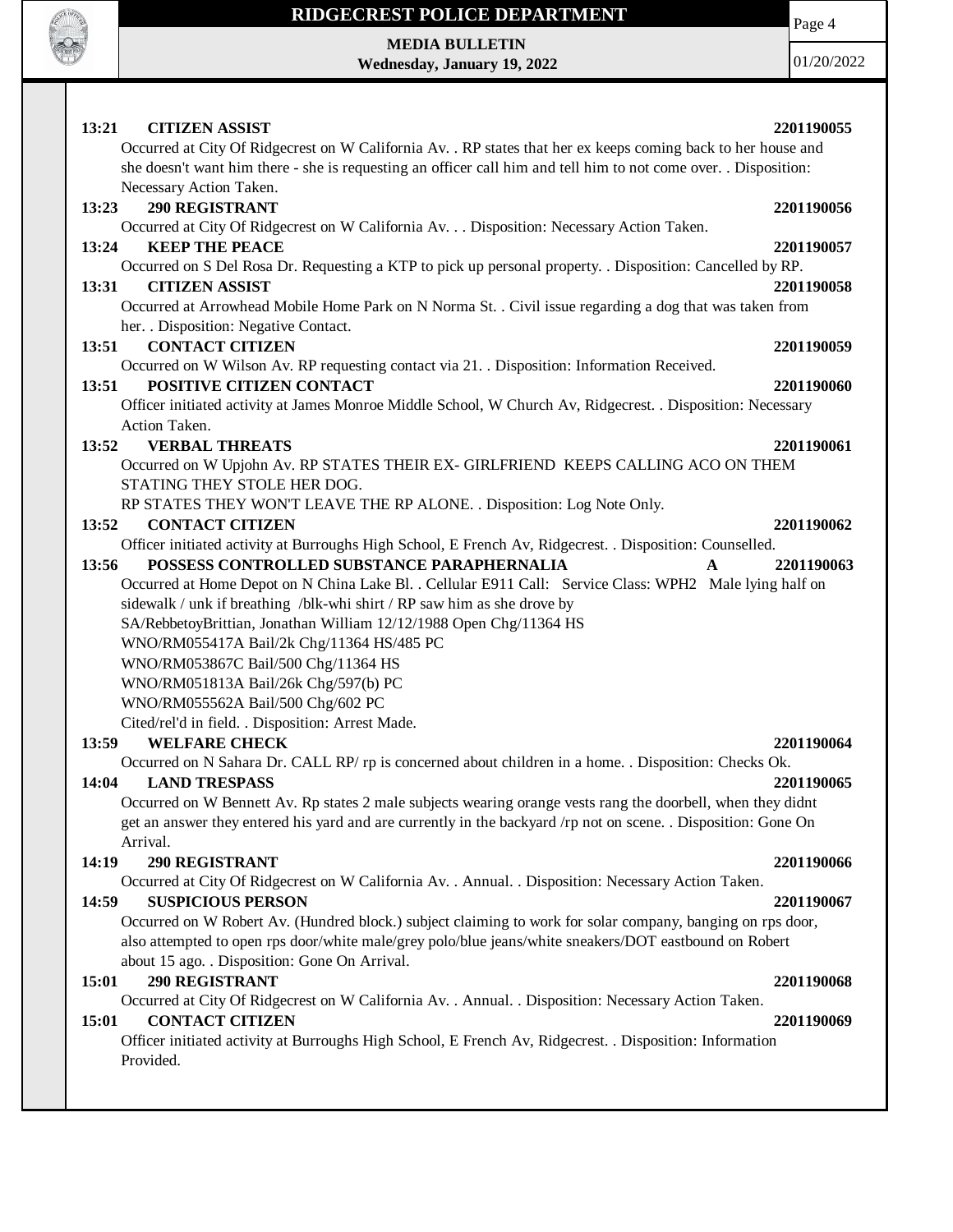

**MEDIA BULLETIN Wednesday, January 19, 2022**

01/20/2022

Page 5

| RUNAWAY/OUT OF CONTROL JUVENILE<br>15:03                                                                                                                                                                   | 2201190070 |
|------------------------------------------------------------------------------------------------------------------------------------------------------------------------------------------------------------|------------|
| Occurred at N Downs St/W Las Flores Av. Cellular E911 Call: Service Class: W911 14 yr old autistic male                                                                                                    |            |
| running toward Downs, partially clothed. Mother following on foot in blu shirt/blk shorts. . Disposition:                                                                                                  |            |
| Assisted.                                                                                                                                                                                                  |            |
| 15:04<br><b>CONTACT CITIZEN</b>                                                                                                                                                                            | 2201190071 |
| Occurred at City Of Ridgecrest on W California Av. . Call rp/requesting to speak to P9 about welck earlier. .                                                                                              |            |
| Disposition: Information Provided.                                                                                                                                                                         |            |
| PROPERTY DAMAGE ONLY TC<br>15:05                                                                                                                                                                           | 2201190072 |
| Occurred on E French Av. Cellular E911 Call: service Class: W911 TWO-VEHICLE T/C, UNK IF INJURIES                                                                                                          |            |
| Disposition: Report Taken.                                                                                                                                                                                 |            |
| RUNAWAY/OUT OF CONTROL JUVENILE<br>15:08                                                                                                                                                                   | 2201190073 |
| Occurred at N Downs St/W Las Flores Av. Cellular E911 Call: Service Class: W911 Same as 0070. Disposition:                                                                                                 |            |
| Duplicate Call Entered.<br><b>SUSPICIOUS VEHICLE</b>                                                                                                                                                       |            |
| 15:09                                                                                                                                                                                                      | 2201190074 |
| Occurred at Meinert's Industrial Supplies on E Ridgecrest Bl. . Blk chevy truck, red chevy emblem with blacked                                                                                             |            |
| out windows/bunch of boxes in the bed/male in the truck pulled up to the business and looked into rps<br>building, possibly scoping/when rp confronted to subject, he drove off south bound on S Valley. . |            |
| Disposition: Gone On Arrival.                                                                                                                                                                              |            |
| <b>INFORMATION RECEIVED</b><br>15:10                                                                                                                                                                       | 2201190075 |
| Occurred on W Upjohn Av. RP states that his ex keeps calling him LEO at this time. . Disposition: Log Note                                                                                                 |            |
| Only.                                                                                                                                                                                                      |            |
| 15:36<br><b>ASSIST OTHER DEPARTMENT</b>                                                                                                                                                                    | 2201190076 |
| Occurred on 12TH St. Deputy requesting back. . Disposition: Assisted.                                                                                                                                      |            |
| <b>DOMESTIC DISTURBANCE</b><br>15:59                                                                                                                                                                       | 2201190077 |
| Occurred on E Commercial Av. Rp would like to speak with an officer in regards to getting an RO                                                                                                            |            |
| DV IR. . Disposition: Domestic Violence Documentation.                                                                                                                                                     |            |
| <b>JUVENILE PROBLEM</b><br>16:03                                                                                                                                                                           | 2201190078 |
| Occurred at Skate Park on E French Av. . RP states her son is texting her saying that some juvs at the skate                                                                                               |            |
| park are trying to beat him up. . Disposition: Warning (Cite/Verbal).                                                                                                                                      |            |
| <b>CONTACT CITIZEN</b><br>16:08                                                                                                                                                                            | 2201190079 |
| Occurred on N Randall St. Rp states the white crossover with the male subject inside was at the bus stop on                                                                                                |            |
| sierra view and sydnor watching the kids again/rp states a father confronted the subject and then the subject                                                                                              |            |
| left. . Disposition: Necessary Action Taken.                                                                                                                                                               |            |
| 16:09<br>RUNAWAY/OUT OF CONTROL JUVENILE                                                                                                                                                                   | 2201190080 |
| Occurred on W Upjohn Av. 15 minutes ago/WFJ/15/black pants/pink top/brown hair/unknown DOT but did                                                                                                         |            |
| exit the park /juvenile upset about being on restrictions at home. . Disposition: Necessary Action Taken.                                                                                                  |            |
| <b>MEDICAL AID</b><br>16:18                                                                                                                                                                                | 2201190081 |
| Occurred on N Peg St. Service Class: RESD Med Aid. . Disposition: Referred To Other Agency.                                                                                                                |            |
| <b>DISTURBANCE - SUBJECT</b><br>17:01                                                                                                                                                                      | 2201190082 |
| Occurred at Ridgecrest Crisis Stabilization Unit on N Chelsea Av. . Assist with combative patient. . Disposition:                                                                                          |            |
| Necessary Action Taken.                                                                                                                                                                                    |            |
| <b>MISC COUNTER CALL</b><br>17:20                                                                                                                                                                          | 2201190083 |
| Occurred at City Of Ridgecrest on W California Av. . RP at front door asking for assistance getting to                                                                                                     |            |
| bakersfield. . Disposition: Information Provided.                                                                                                                                                          |            |
| <b>ASSIST OTHER DEPARTMENT</b><br>18:38                                                                                                                                                                    | 2201190084 |
| Occurred on S Sierra View St. Cellular E911 Call: Service Class: W911<br>Med Aid. AOD requested for medical                                                                                                |            |
| due to uncooperative family members at scene denying access to subj needing med aid. . Disposition:                                                                                                        |            |
| Necessary Action Taken.                                                                                                                                                                                    |            |
|                                                                                                                                                                                                            |            |
|                                                                                                                                                                                                            |            |